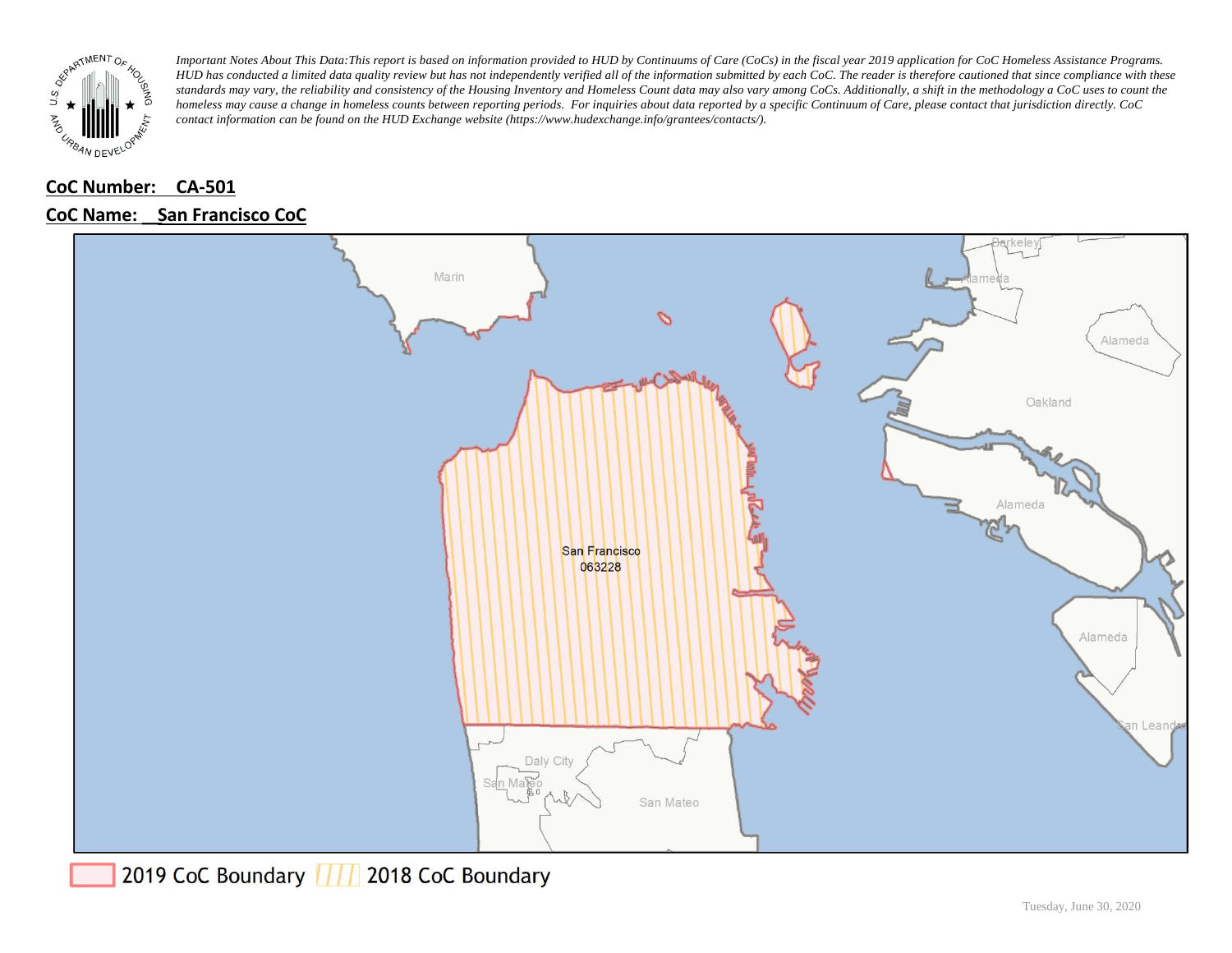

# **CoC Number: CA-501**

### **CoC Name: \_\_ San Francisco CoC**



# **2019 Awards by Component and Renewal Type**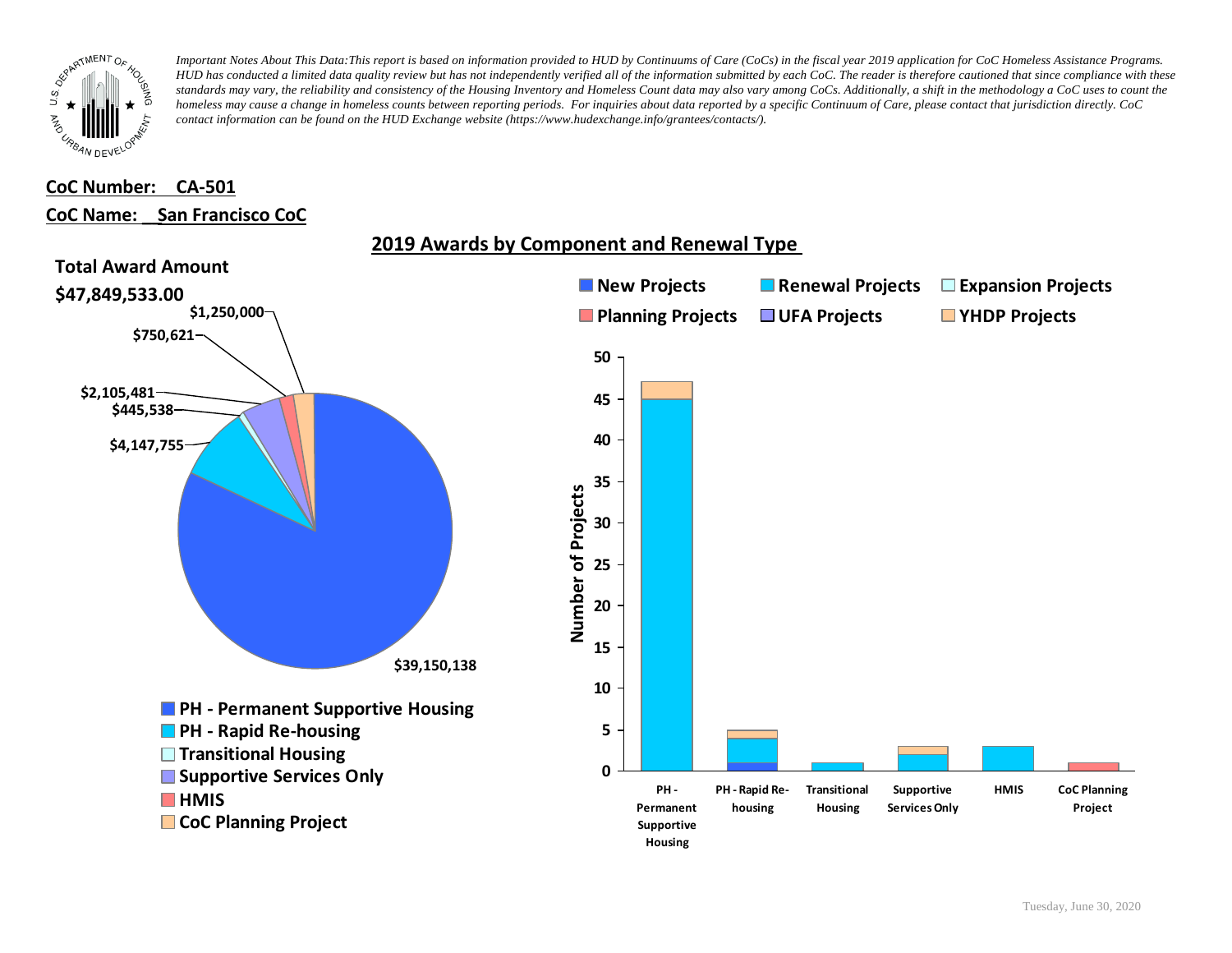

## **CoC Number: CA-501 CoC Name: \_\_ San Francisco CoC**



## **2019 Housing Inventory Summarized by Target Population and Bed Type**

<sup>1</sup> Adult & Child Beds refer to beds for households with one adult (age 18 or older) and at least one child (under the age of 18).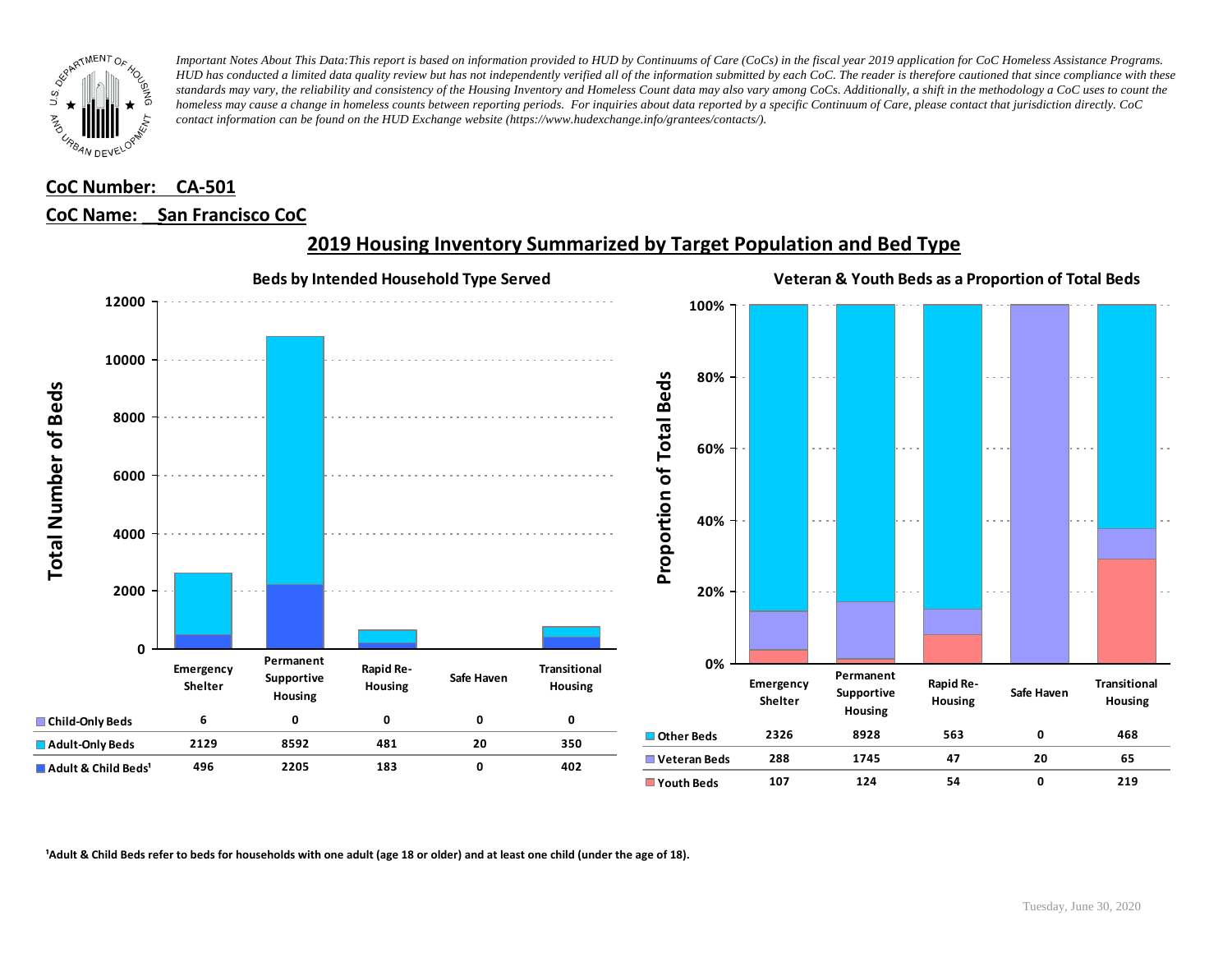

# **CoC Number: CA-501 CoC Name: \_\_ San Francisco CoC**

# **2019 Point in Time Count Summarized by Household Type**



\* Safe Haven programs are included in the Transitional Housing category.

¹This category includes single adults, adult couples with no children, and groups of adults. ²This category includes households with one adult and at least one child under age 18.

³This category includes persons under age 18, including children in one-child households, adolescent parents and their children, adolescent siblings, or other household configurations composed only of children.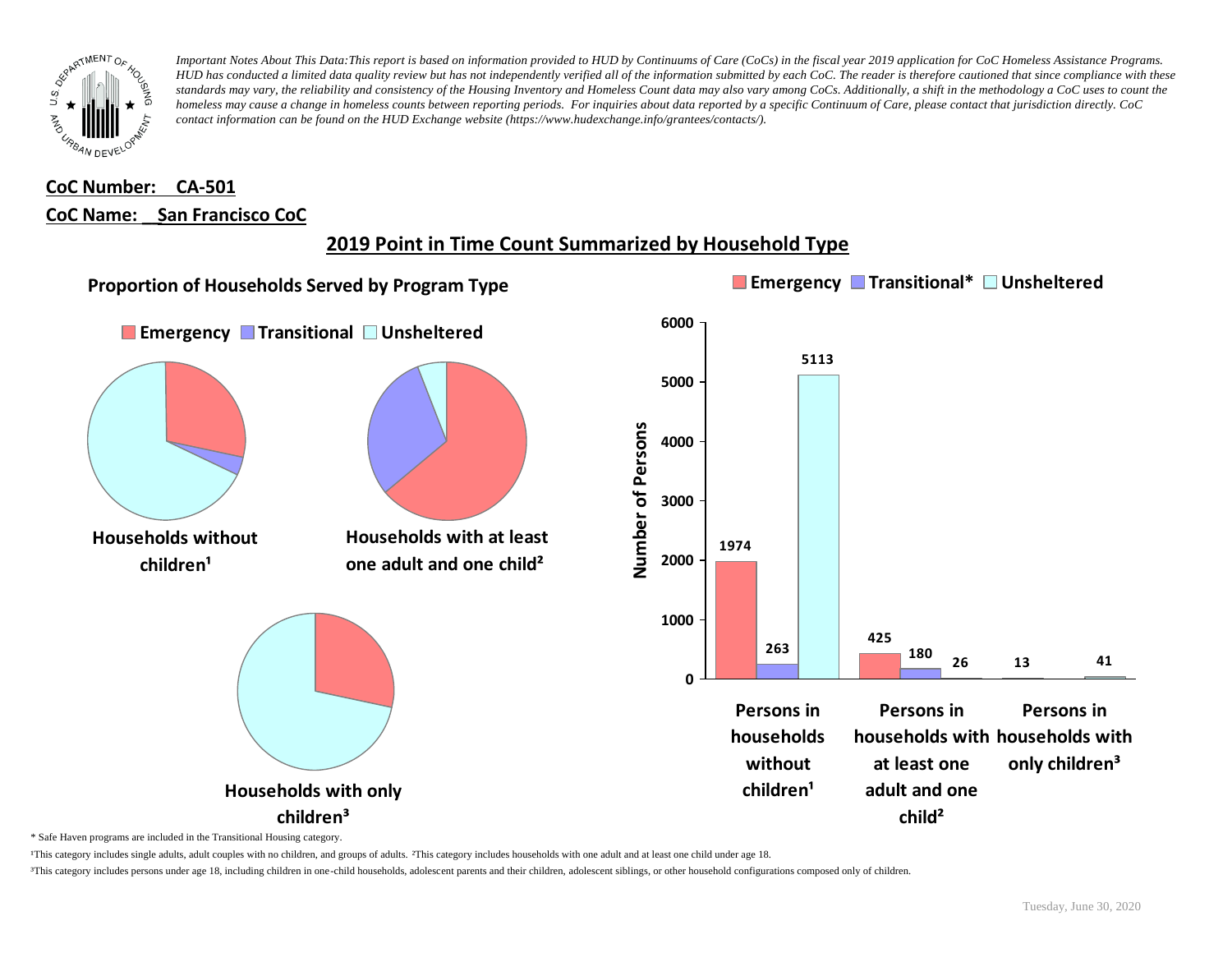

# **CoC Number: CA-501 CoC Name: \_\_ San Francisco CoC**



### **2019 Point-In-Time Count Proportion of Persons in each Age Group by Household Type**

\* Safe Haven programs are included in the Transitional Housing category.

¹This category includes single adults, adult couples with no children, and groups of adults. ²This category includes households with one adult and at least one child under age 18.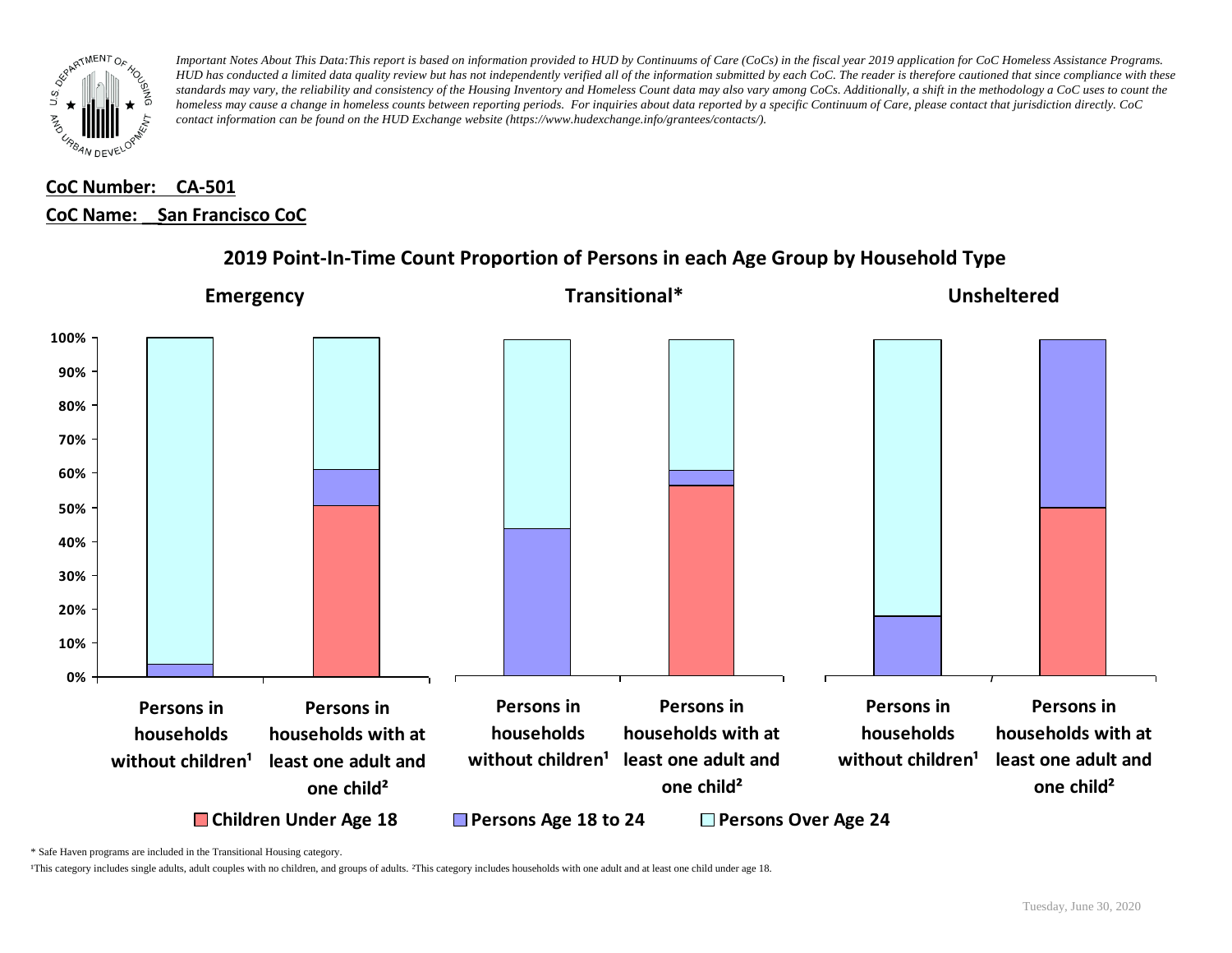

## **CoC Number: CA-501**

#### **CoC Name: \_\_ San Francisco CoC**



#### **2019 Point in Time Count Summarized by Chronically Homeless by Household Type**

\* Safe Haven programs are included in the Transitional Housing category.

¹This category includes single adults, adult couples with no children, and groups of adults. ²This category includes households with one adult and at least one child under age 18.

³This category includes persons under age 18, including children in one -child households, adolescent parents and their children, adolescent siblings, or other household configurations composed only of children.